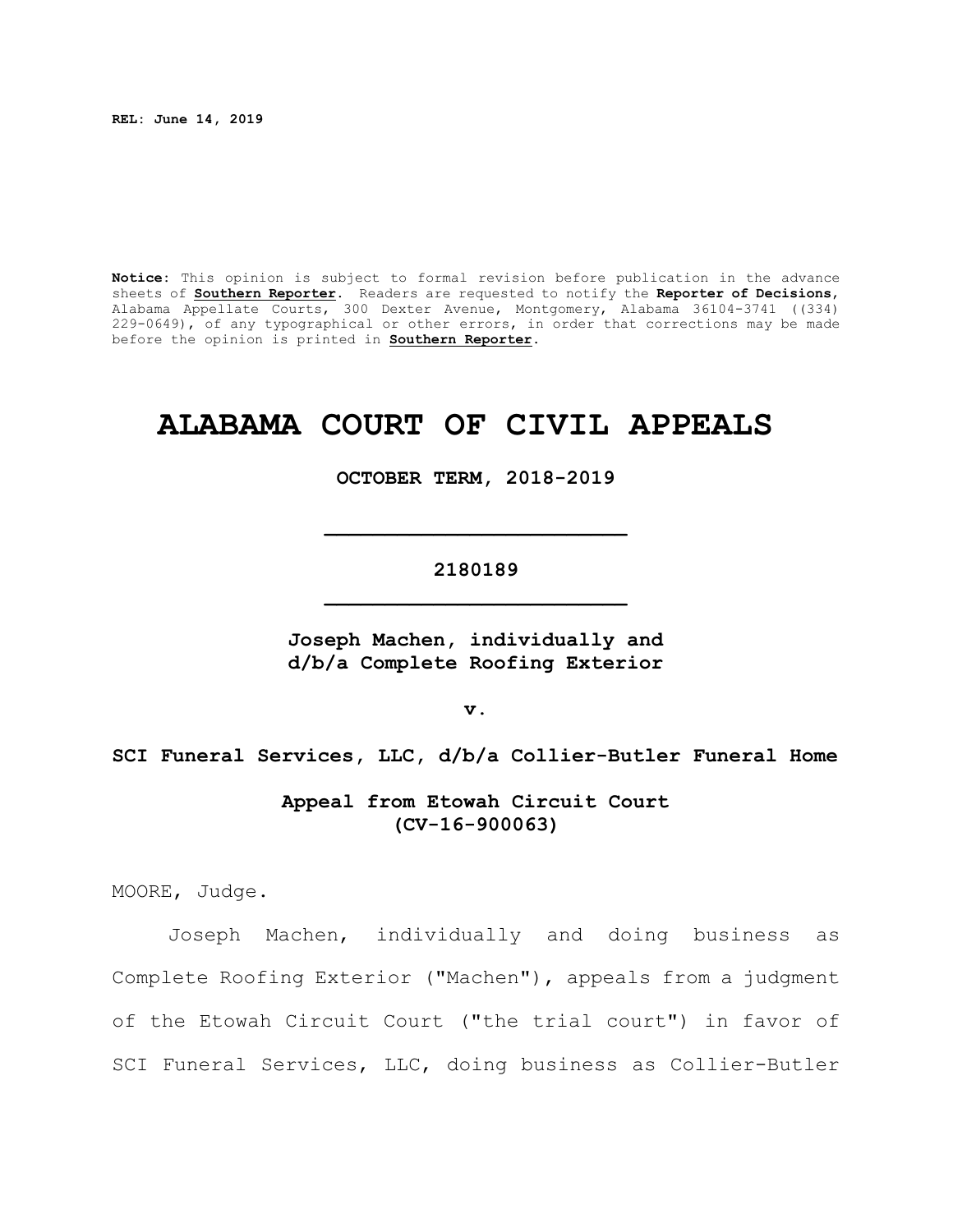Funeral Home ("SCI"). We dismiss the appeal as being from a nonfinal judgment.

#### Procedural History

On January 29, 2016, Machen filed a complaint against SCI, asserting, among other things, that SCI had contracted with Machen to install a metal roof "and [for] other carpentry services"; that, pursuant to the written contract between the parties, Machen was to be paid \$63,900; that Machen had performed the work and services at SCI's business until May 2010, at which time Machen discontinued his work and services because of a payment dispute; and that Machen had not been paid for the work that he had performed. Machen asserted claims against SCI of "open account," "stated account," "work and services provided," breach of contract, unjust enrichment, and fraudulent misrepresentation. SCI filed an answer to the complaint on December 19, 2016.

On April 19, 2018, SCI filed a motion for a summary judgment, asserting that it was entitled to a summary judgment on all of Machen's claims because Machen was not a licensed contractor at the time he entered into the contract to perform work for SCI. Machen filed an opposition to SCI's motion for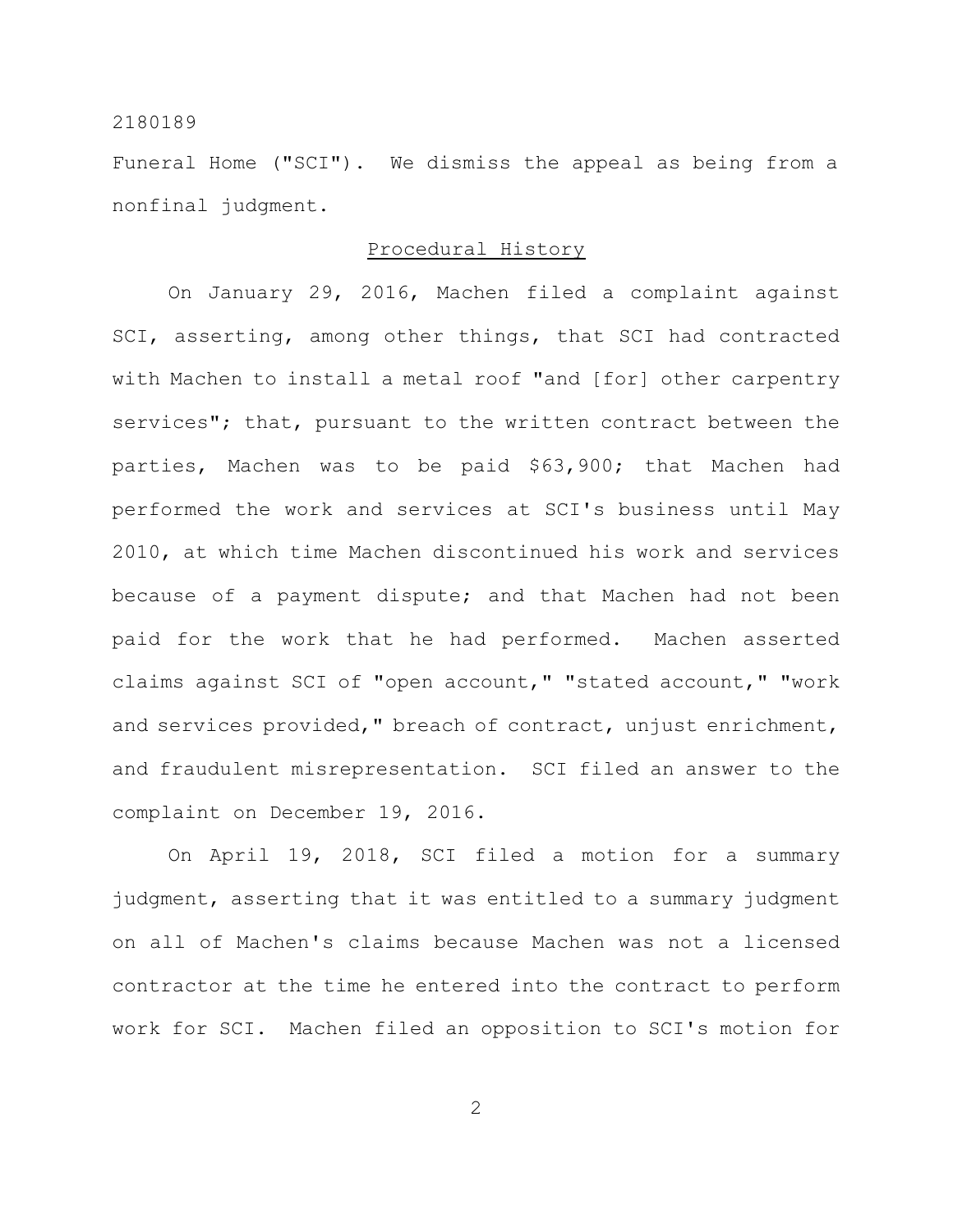a summary judgment on July 13, 2018. Machen asserted in his opposition, among other things, that SCI had represented to Machen that Machen would be paid in three installments, with the first payment of \$21,000 being due "at the beginning"; that Machen had relied on that promise and began ordering materials and supplies needed for him to perform the job for SCI; that SCI had given to Machen a check in the amount of \$21,000 that was later returned for insufficient funds; that the initial payment was never reissued by SCI to Machen; that Machen had discontinued working on the project based on the failure of SCI to make the initial payment as agreed upon; that SCI had issued a check to Machen on November 2, 2009, in the amount of \$21,666.66 and another check to Machen on July 3, 2010, in the amount of \$7,020.30; that SCI had indicated that those funds had been paid to the Alabama State Treasurer as unclaimed funds; that, upon inquiry, Machen was informed that those funds had not been paid to the Alabama State Treasurer; and that SCI had informed Machen that the funds were being held for the benefit of Machen in an escheatment account. Machen argued that SCI was estopped from relying on the fact that Machen was unlicensed because, he said, SCI had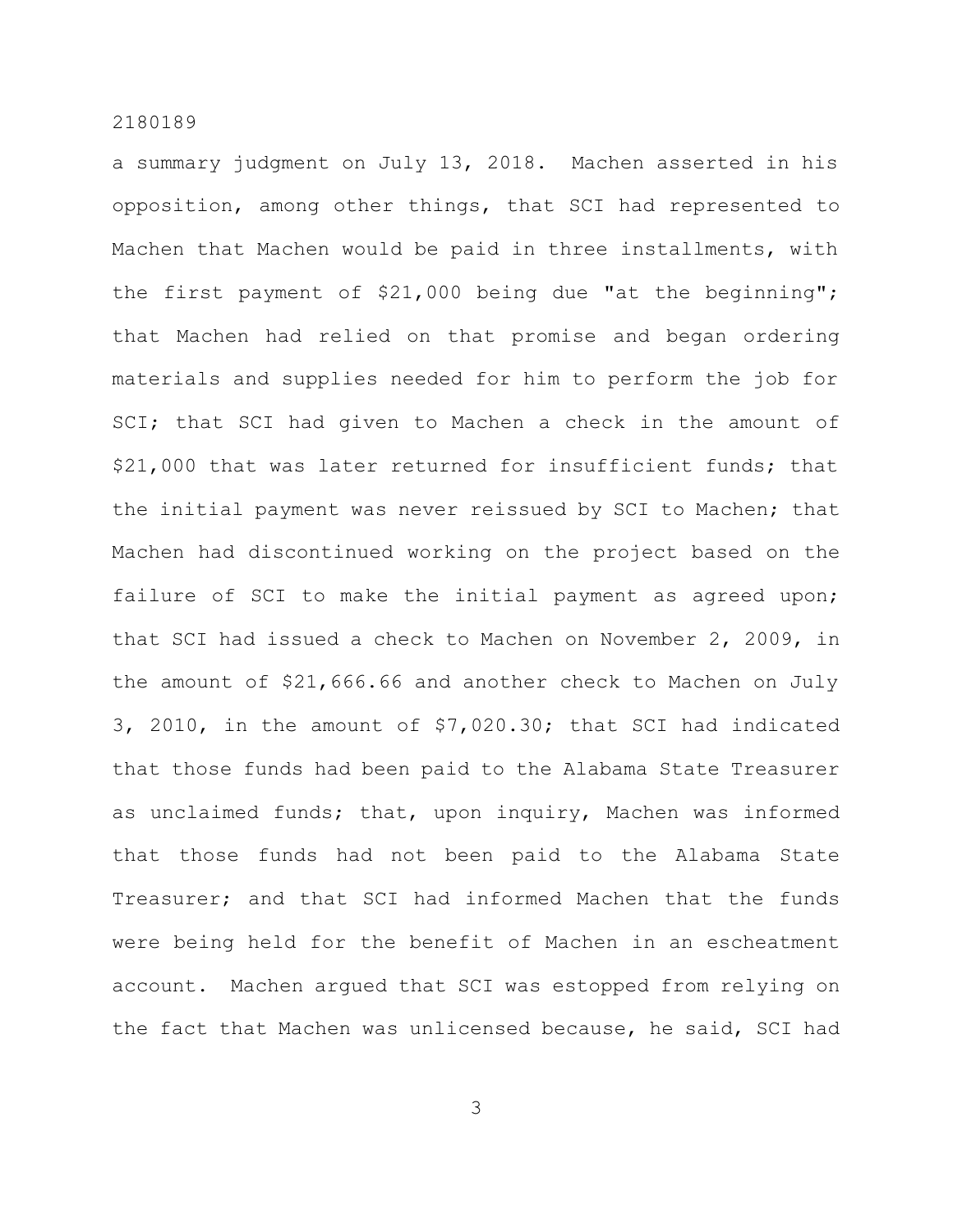been aware of that fact from the outset of their contract. Machen also argued that, even if he is prevented from recovering pursuant to the contract, he is entitled to the funds being held in SCI's escheatment account and that his fraudulent-misrepresentation claim with regard to SCI's initial payment to Machen is not reliant on the contract. SCI filed a reply to Machen's opposition on July 16, 2018.

On July 19, 2018, the trial court entered a judgment that states, in pertinent part:

"There being no genuine issue as to any material fact put before the Court, [SCI] is hereby entitled to, and IS GRANTED, a partial judgment as a matter of law on part of [Machen's] claims.

"Therefore, summary judgment is granted as to all claims made by [Machen] that are in addition to the amount he claims may be escheated, paid to a third entity, or paid by [SCI] but refused due to insufficient funds. Only those claims, totaling \$28,000, remain.

"This is an adjudication as to fewer than all claims; therefore, this is an express determination that there is no just reason for delay and an express direction for entry of judgment pursuant to [Rule] 54(b), Ala. R. Civ. P."

Machen filed a motion to alter, amend, or vacate the judgment on August 17, 2018. On September 25, 2018, SCI filed a response in opposition to Machen's postjudgment motion and a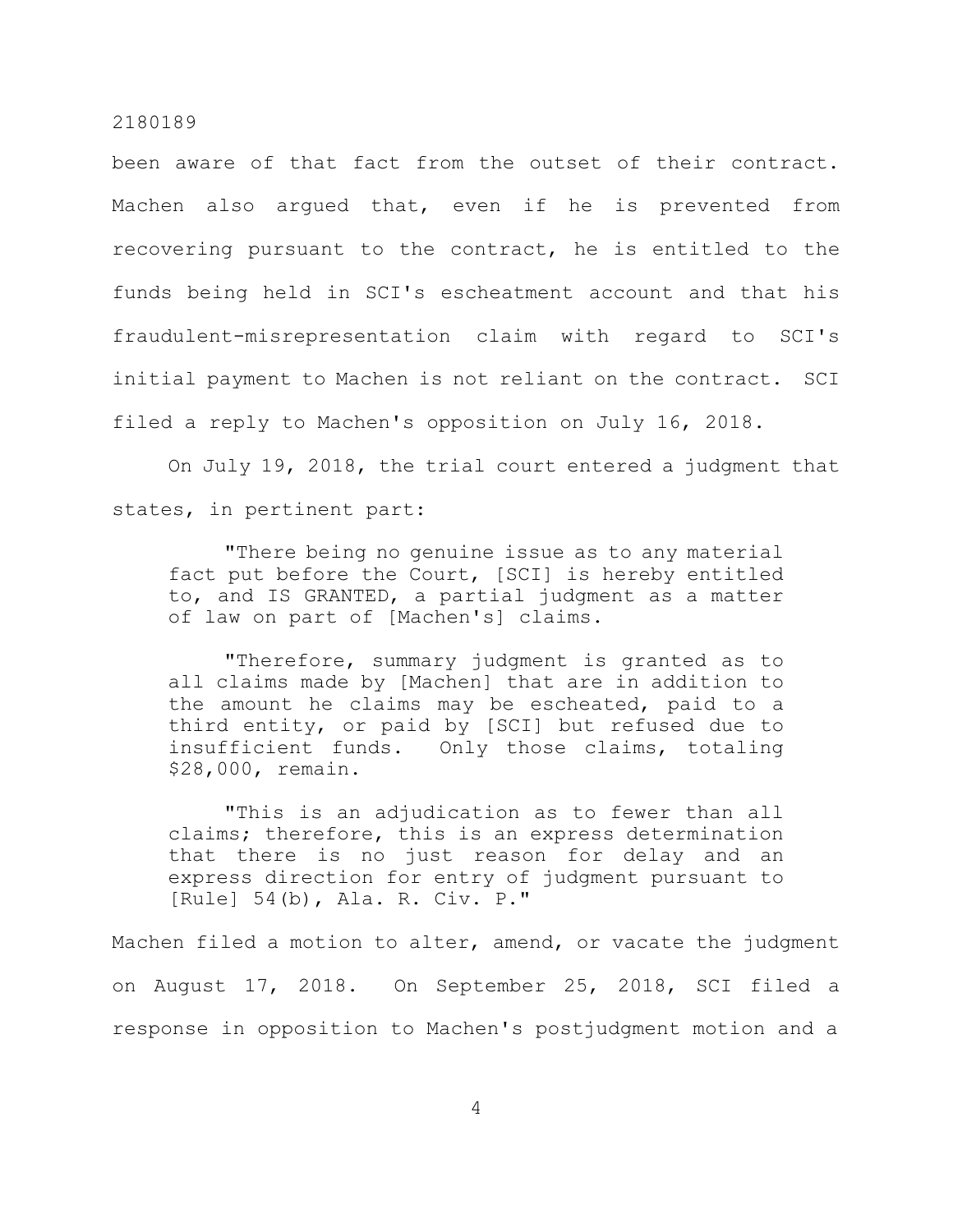supplement to its motion for a summary judgment. Machen filed an objection to that portion of SCI's motion supplementing its motion for a summary judgment, asserting that the submission of additional evidence by SCI was untimely; the trial court granted Machen's objection. Following a hearing on Machen's postjudgment motion, the trial court entered an order on September 27, 2018, denying that motion.

On October 16, 2018, SCI filed a renewed motion for a summary judgment on Machen's remaining claims. On November 8, 2018, Machen filed his notice of appeal to the Alabama Supreme Court; that court transferred the appeal to this court, pursuant to § 12-2-7(6), Ala. Code 1975.

#### Analysis

Machen first argues on appeal that the trial court erred in certifying its judgment as final, pursuant to Rule 54(b), Ala. R. Civ. P. Rule 54(b) provides, in pertinent part:

"When more than one claim for relief is presented in an action, whether as a claim, counterclaim, crossclaim, or third-party claim, or when multiple parties are involved, the court may direct the entry of a final judgment as to one or more but fewer than all of the claims or parties only upon an express determination that there is no just reason for delay and upon an express direction for the entry of judgment."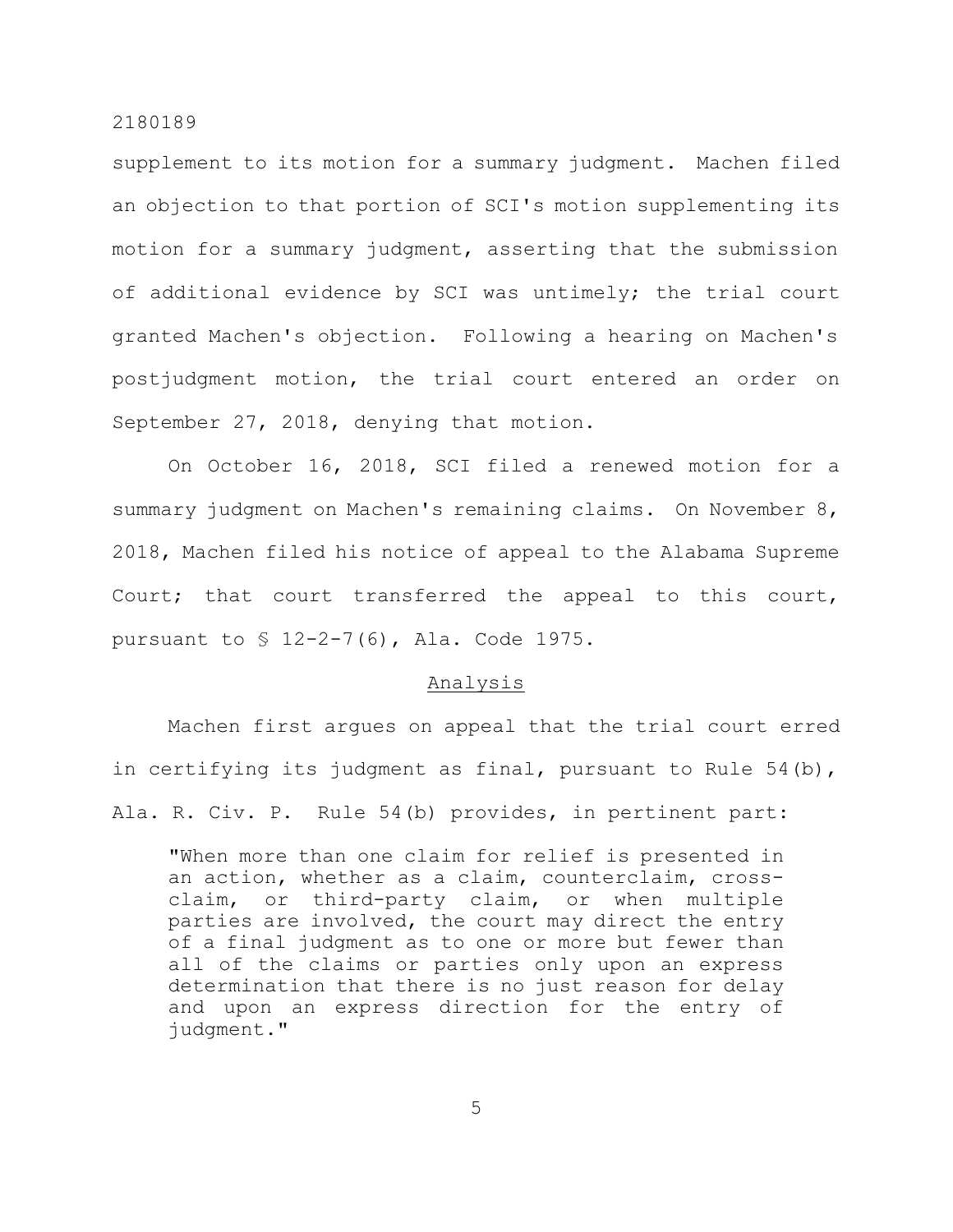Machen asserts that the trial court did not fully dispose of any one of his claims, and, thus, he says, the Rule 54(b) certification was improper.

In Scrushy v. Tucker, 955 So. 2d 988, 996 (Ala. 2006), our supreme court outlined our standard of review with regard to the propriety of a Rule 54(b) certification:

"Whether the action involves separate claims and whether there is a final decision as to at least one of the claims are questions of law to which we will apply a de novo standard of review. Whether there was 'no just reason for delay' is an inquiry committed to the sound discretion of the trial court, and, as to that issue, we must determine whether the trial court exceeded its discretion."

SCI cites Scrushy in support of its assertion that the trial court did not err in certifying its judgment as final, pursuant to Rule 54(b). In Scrushy, Wade Tucker alleged against Richard M. Scrushy and others claims of insider openmarket trading, fraud, breach of fiduciary duty by corporate directors, professional negligence by auditors, aiding and abetting or civil conspiracy by an investment banking firm, and breach of contract. 955 So. 2d at 991. Tucker also asserted that Scrushy "was unjustly enriched when he accepted bonuses as a result of overvalued financial statements that misstated [the] net income" of HealthSouth Corporation, in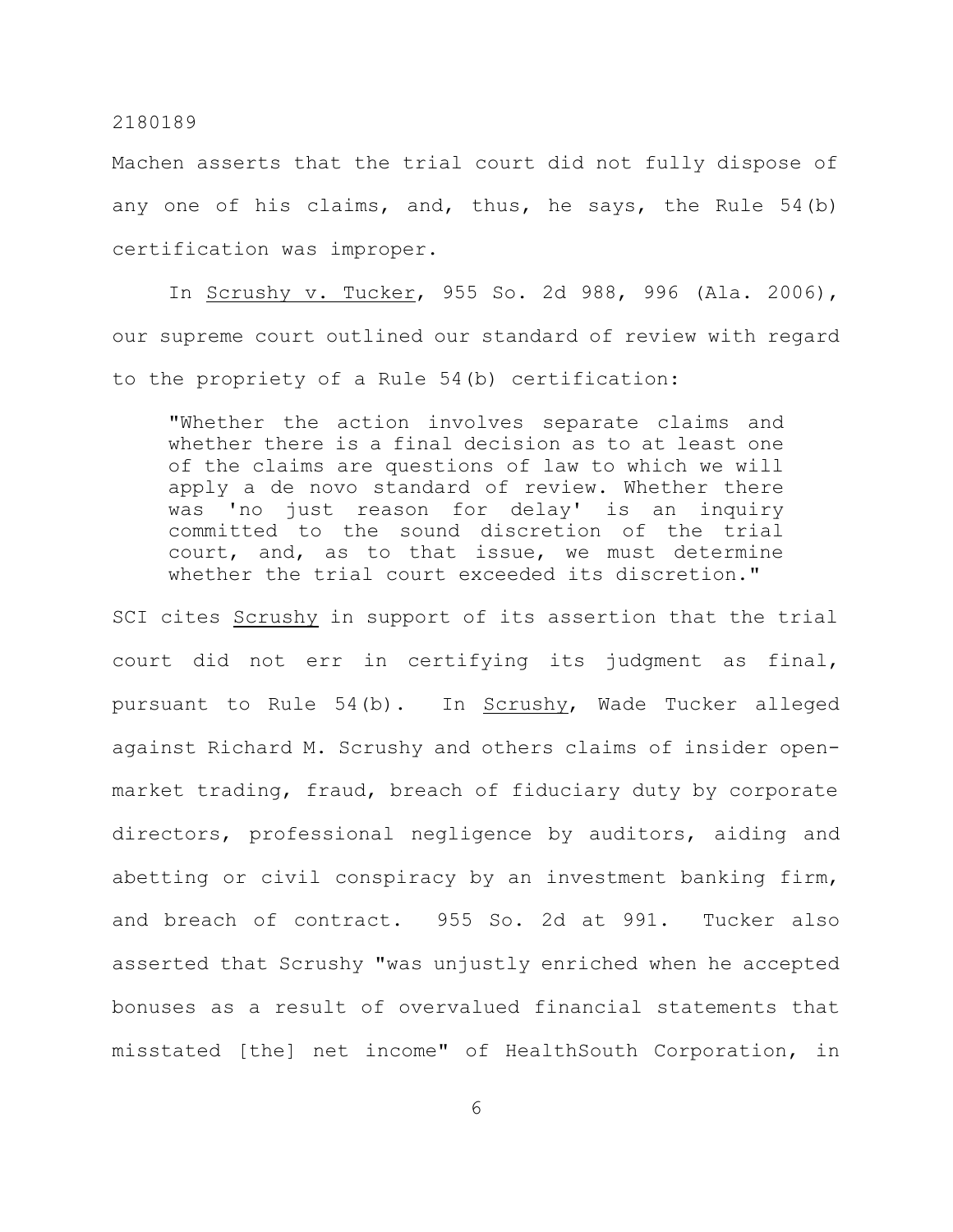which Tucker was a shareholder and for which Scrushy had been chief executive officer from 1984 until March 2003. Id.

The circuit court in Scrushy concluded that Scrushy had been unjustly enriched by bonus payments that had been paid to him between 1997 and 2002 and that Tucker was entitled to a summary judgment on the unjust-enrichment claim; it entered a judgment against Scrushy in an amount representing the bonuses paid for those years plus prejudgment interest, and it certified that judgment as final, pursuant to Rule 54(b). 955 So. 2d at 994-95. On appeal, our supreme court considered whether the judgment was appropriate for certification as a final judgment pursuant to Rule 54(b). Id. at 996. It concluded that Tucker's claims were not all variations on a single theme, that Scrushy's alleged breach of duty in accepting bonuses that HealthSouth Corporation was not legally obligated to pay was a sufficiently separate breach not alleged elsewhere in the complaint, that the unjust-enrichment claim was a separate claim that could be reviewed separate and apart from the other claims in the complaint, and that that claim would support Rule 54(b) certification. Id. at 998-99.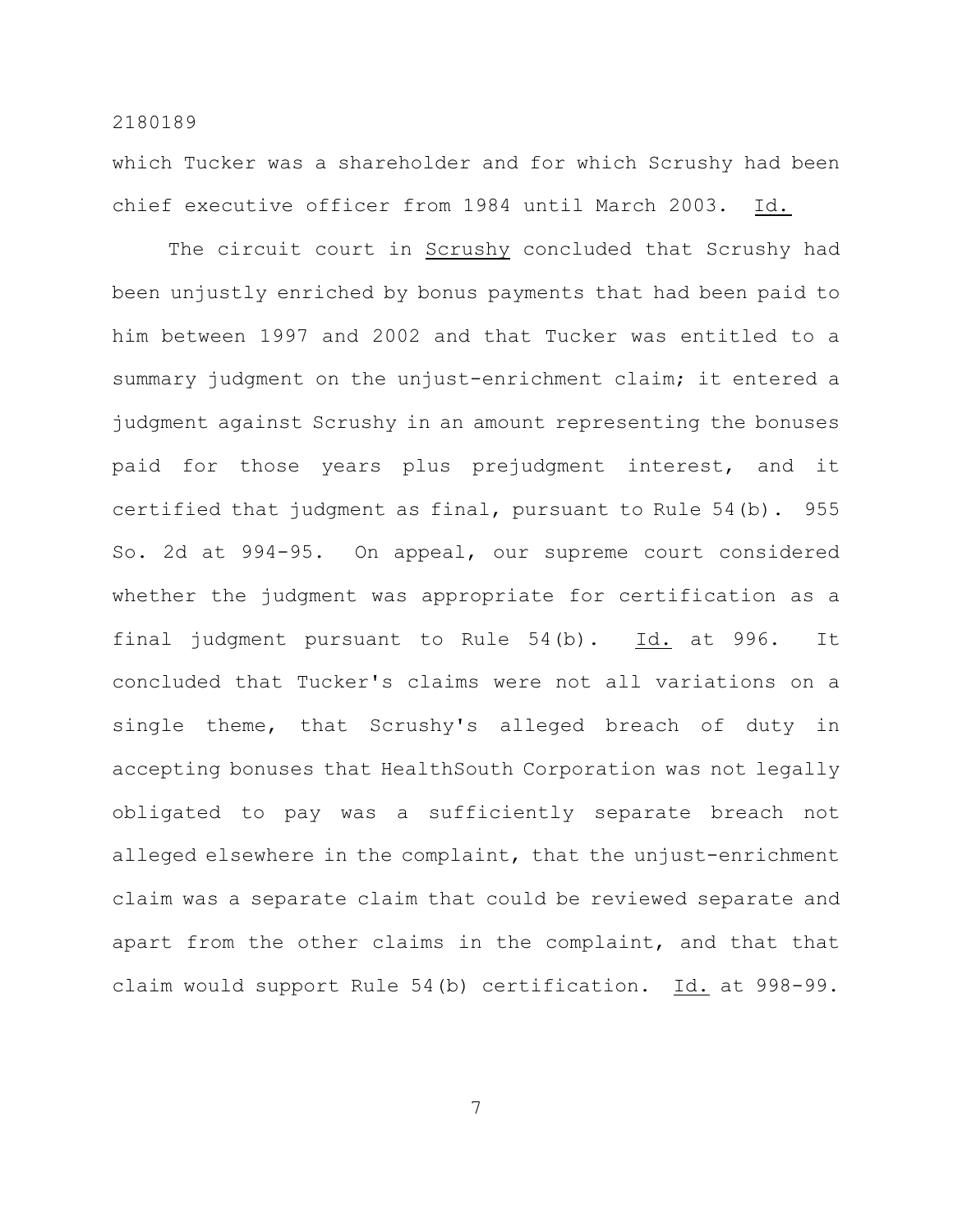In the present case, SCI argues that the trial court recognized Machen's claims as falling into two categories: "(1) direct payment from SCI for the unpaid amount of the contract; and (2) recovery of amounts that were allegedly escheated or possibly held by a third party," and, it says, the trial court granted SCI's summary-judgment motion in favor of SCI on the first category of claims but denied it as to the second. Citing Scrushy, SCI asserts that the two categories of claims are discrete enough to be considered separate for purposes of Rule 54(b). We disagree.

In White v. Miller, 718 So. 2d 88 (Ala. Civ. App. 1998), Donald Miller filed a complaint against a contractor who had filed a lien against Miller's property in an attempt to recover moneys in addition to those that had already been paid to the contractor pursuant to a construction agreement; Miller asserted claims for declaratory and injunctive relief and sought damages for breach of contract and fraud. 718 So. 2d at 89. The contractor filed a counterclaim, seeking enforcement of the lien. Id. Miller learned during discovery that the contractor was unlicensed and moved for a summary judgment based on the illegality of the contract. Id. The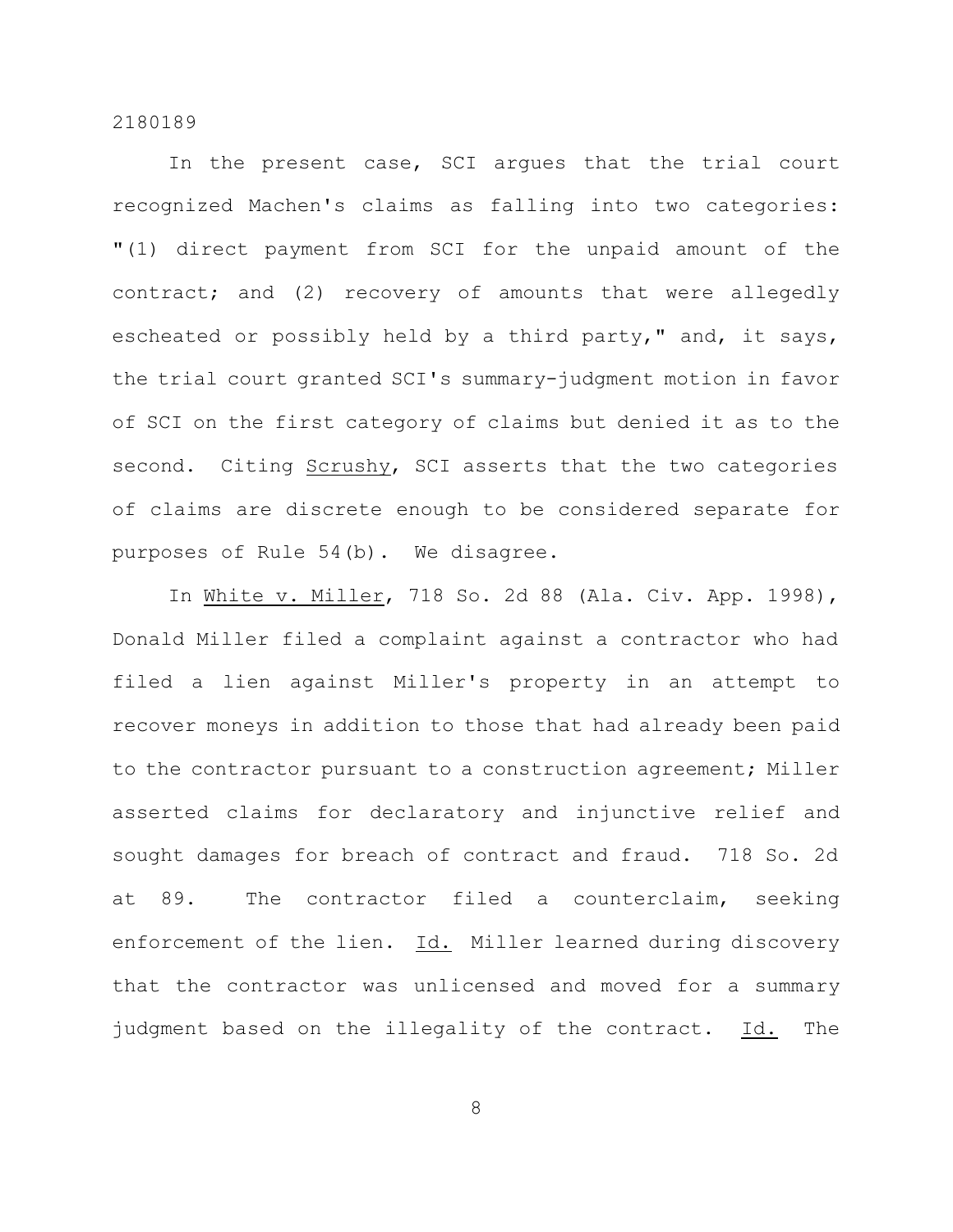contractor amended his counterclaim to assert additional claims of promissory fraud and deceit. Id. The circuit court entered a partial summary judgment in favor of Miller on his claims for declaratory and injunctive relief and on all claims asserted by the contractor, and it certified its judgment as final, pursuant to Rule 54(b). Id. The contractor appealed to this court. Id.

On appeal, the contractor argued that the licensing statute did not bar recovery because, he said, his claims were based on theories of fraud, rather than contract. Id. at 90. This court concluded that the amount of damages being sought by the contractor on his fraud claim was the same amount that he was seeking on his breach-of-contract claim. Id. Concluding that the "damages that the contractor [sought] for fraud and deceit [were] measured by the value of the work and labor performed under the contract," this court determined that the contractor's claims of fraud and deceit were "intrinsically founded on, and ... intertwined with, the facts surrounding the underlying contract." Id. Thus, this court concluded that, because the facts surrounding the contractor's claims of fraud and deceit were grounded in contract, the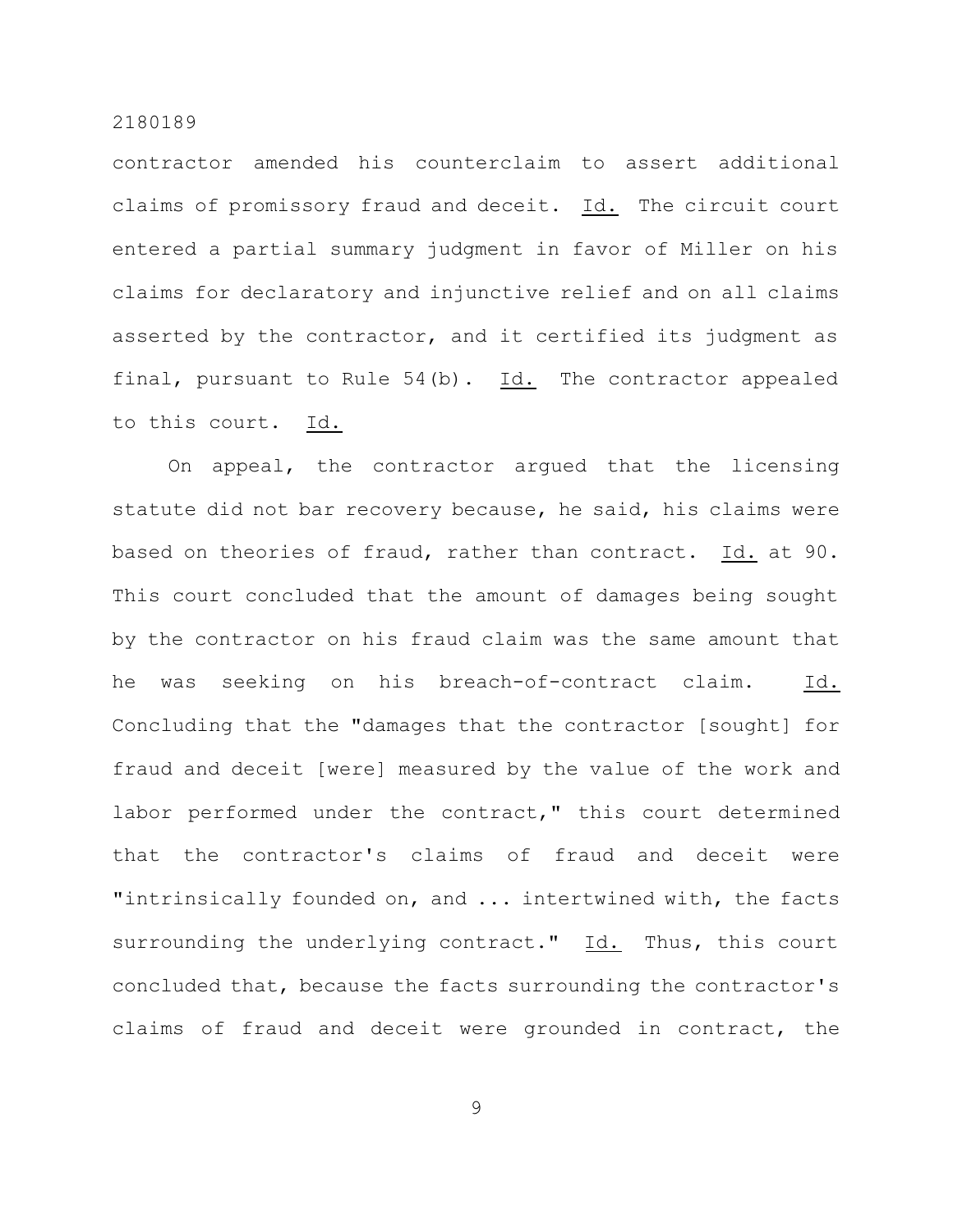contractor could not circumvent the licensing statute barring his relief. Id.

In the present case, although Machen presented his fraudulent-misrepresentation claim against SCI in his original complaint, Machen claimed the same amount of damages for SCI's purported fraudulent misrepresentation as he did for the remainder of his claims; that amount was equal to the amount owed pursuant to the written contract between the parties. Machen asserts in his brief on appeal, however, that White does not apply in the present case to bar recovery based on his fraud claim because, he argues, that claim is premised upon representations concerning SCI's initial payment. In his opposition to SCI's summary-judgment motion, Machen cited our supreme court's decision in Fausnight v. Perkins, 994 So. 2d 912 (Ala. 2008), in support of his argument that the funds allegedly being held in an escheatment account are due to be paid to Machen. In Fausnight, our supreme court determined that payments that had already been made to an unlicensed home builder for construction of a house could not be recovered by the payor based solely on the unlicensed status of the home builder. 994 So. 2d at 921. Our supreme court concluded that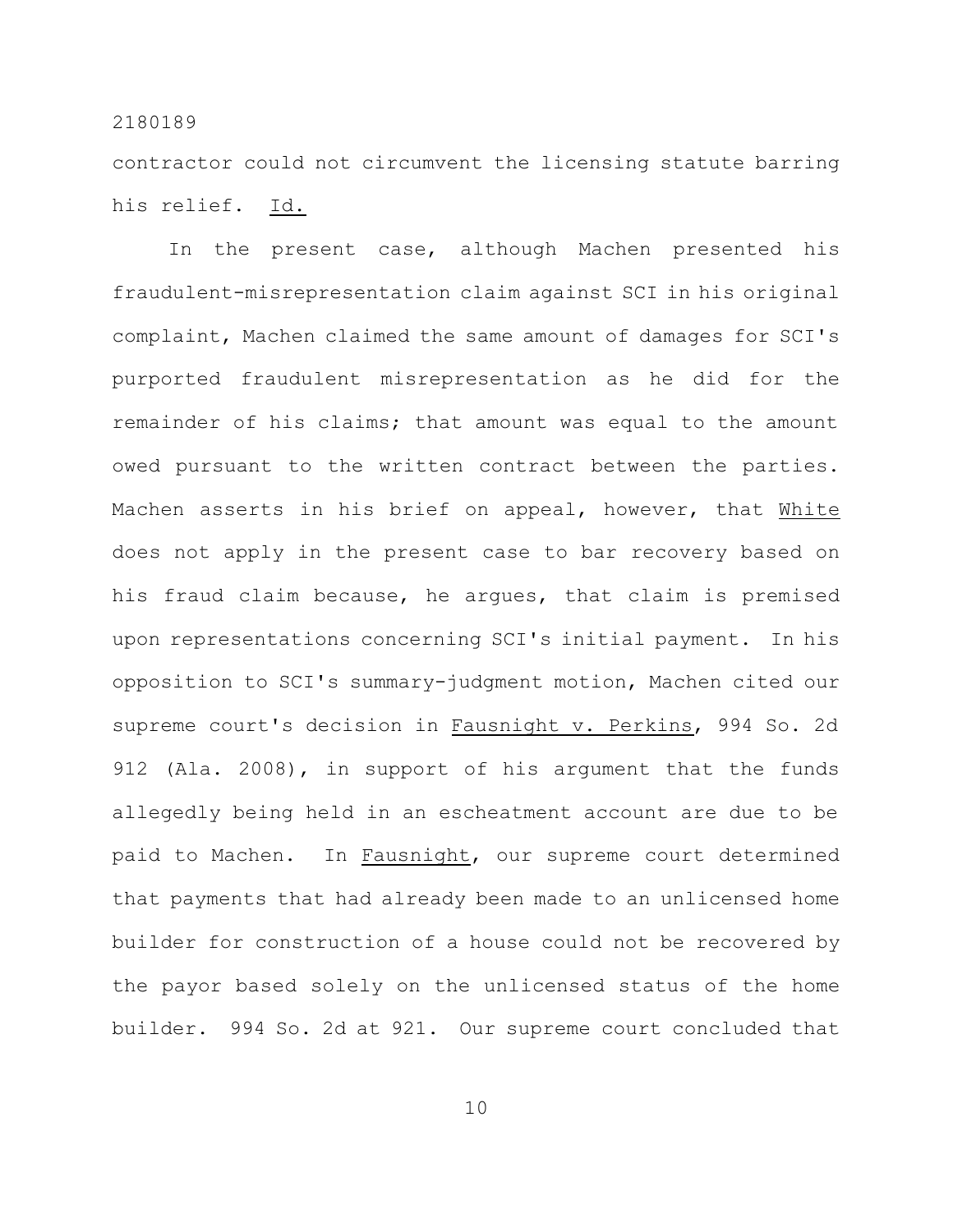§ 34-14A-14, Ala. Code 1975, "expressly deprives the unlicensed home builder of the right to use Alabama courts to collect unpaid moneys otherwise owed it; it does not purport to provide homeowners with a cause of action to obtain refunds of amounts paid to unlicensed home builders." Id.

It is clear that the trial court relied on Machen's theory of recovery pursuant to Fausnight in reserving jurisdiction to consider those claims by Machen that he argued "may be escheated, paid to a third entity, or paid by [SCI] but refused due to insufficient funds." We note, however, that the amount of the funds that Machen claims had been escheated, paid to a third entity, or paid by SCI but refused due to insufficient funds, totaling \$28,000, represent a portion of the full contract amount entered into by the parties. Thus, Machen's claim to those funds cannot be removed or categorized separately from Machen's claims for payment pursuant to the contract for purposes of Rule 54(b) certification. Unlike in Scrushy, in which the unjustenrichment claim could be considered separately from the remaining claims, Machen's claim to a portion of the contract amount in the present case is a variation on a single theme --